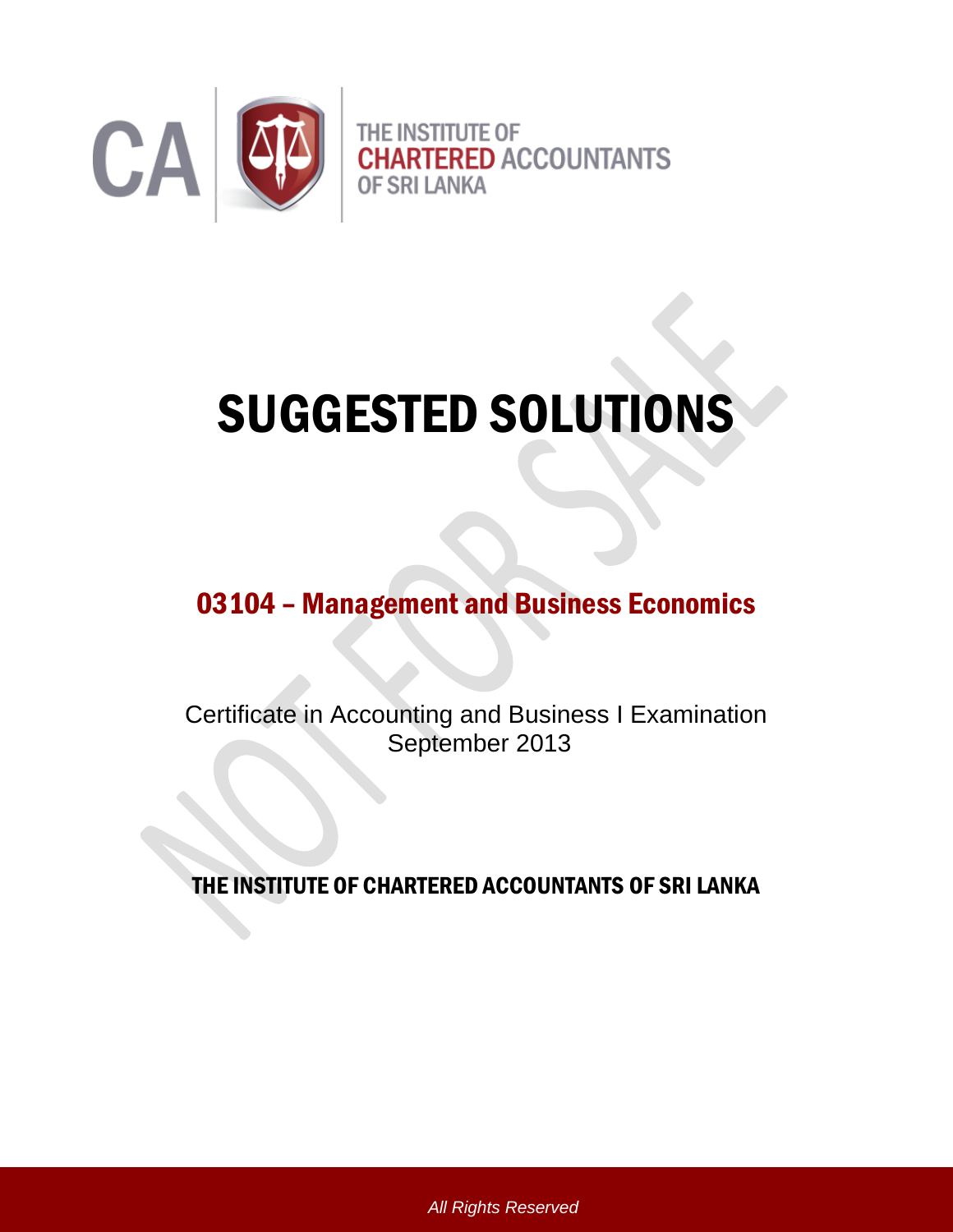#### **PAPER 'A'**

## **ANSWERS FOR MULTIPLE CHOICE QUESTIONS**

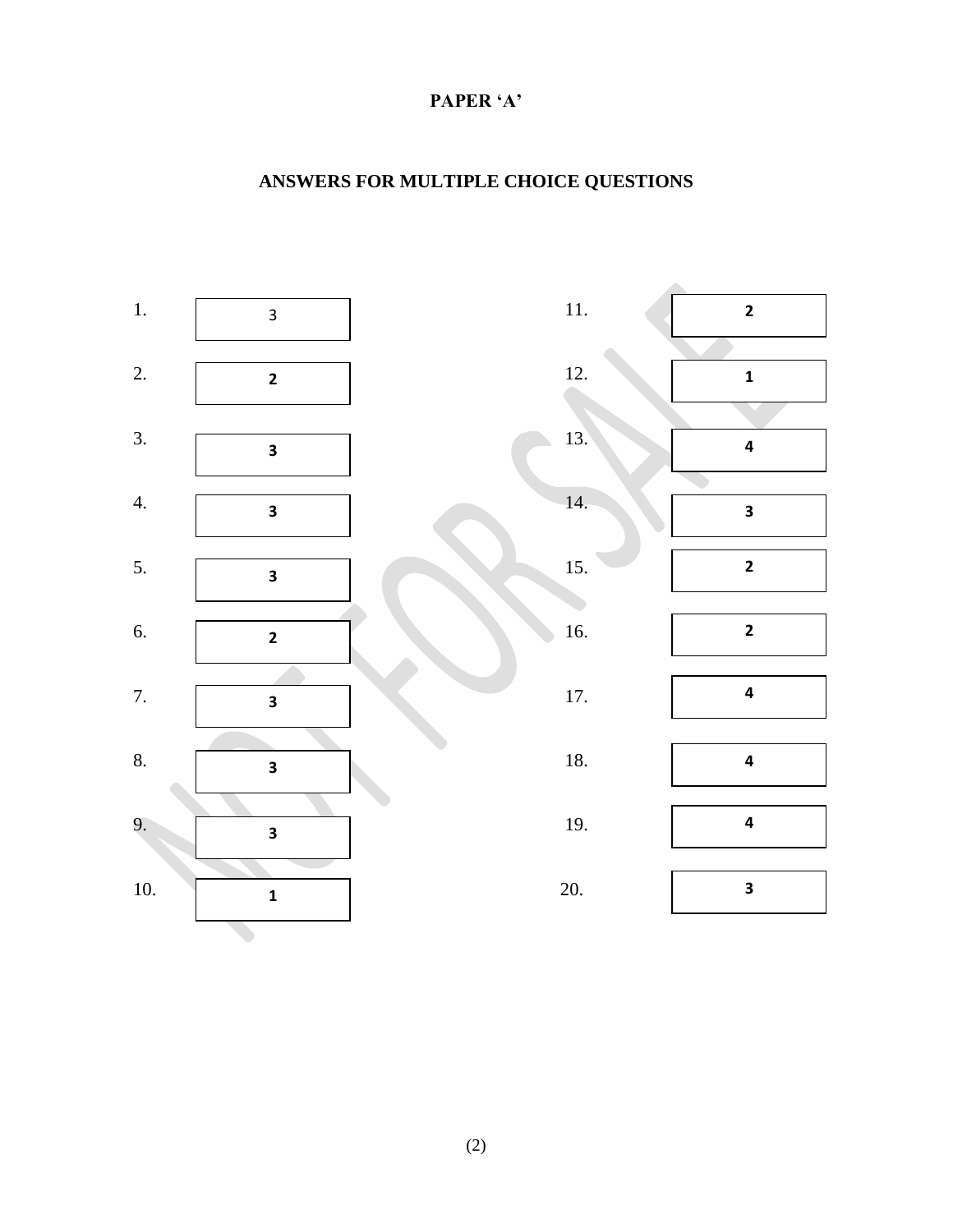#### **Answer No. 01**

(a) 
$$
Q(d) = 200-1.25P
$$
  
 $Q(s) = -60 + 2P$ 

At the market Equilibrium Price,  $Q(d) = Q(s)$ Therefore, at the marker equilibrium price,  $200 -1.25P = -60 + 2P$  $2P+1.25P = 200 +60$  $3.25 P = 260$ Market Equilibrium Price,  $P = Rs. 80.00$ 

Market Equilibrium quantity, (by substituting the value of P to  $Q(d)$  or  $Q(s)$  above); Market Equilibrium quantity,  $Q = 200 - 1.25(80.00) = 100$  Kgs. **(3 marks)** 

(b) The custom duty imposed on a kilogram of potatoes = Rs. 16.25

Before the custom duty,  $2P(s) = Q +60$  $P(s) = 0.5Q + 30$ 

Similarly,  $1.25P(d) = 200 - Q$  $P(d) = (200 / 1.25) - (Q / 1.25)$  $P(d) = 160 - 0.8Q$ 

After the custom duty,  $P1(s) = P(s) + Rs. 16.25$  $P1(s) = (0.5Q + 30) + 16.25$ 

After the custom duty, at the market equilibrium,  $P1(s) = P(d)$ At that equilibrium, Market Equilibrium quantity,  $(0.5 Q + 30) + 16.25 = 160 - 0.8Q$  $0.5Q + 0.8Q = 160 - 30 - 16.25$  $1.3Q = 113.75$  $Q = 113.75 / 1.3 = 87.5$  Kgs. (Market Equilibrium quantity)

At the market equilibrium point, equilibrium Price (by substituting the new value of Q to P(d) or  $P1(s)$ :

Market equilibrium price, after custom duty =  $(0.5)(87.5) + 30 + 16.25 =$  Rs. 90.00

**(3 marks)**

#### (c) **Reasons for fluctuation of vegetable prices.**

Given the market price elasticity of demand is fairly in-elastic in the vegetable market;

- (i) Favourable or unfavourable weather conditions that may cause to have a good or bad harvest, as the case may be, resulting seasonal increases of aggregate market supply of vegetables or seasonal decreases in the market supply of vegetables accordingly.
- (ii) Heavy rainfalls causing to experience flood situations during harvesting periods causing to have an adverse effect on the overall supply situations and also to the transportation system, resulting an unexpected heavy shortages of vegetables in the market places.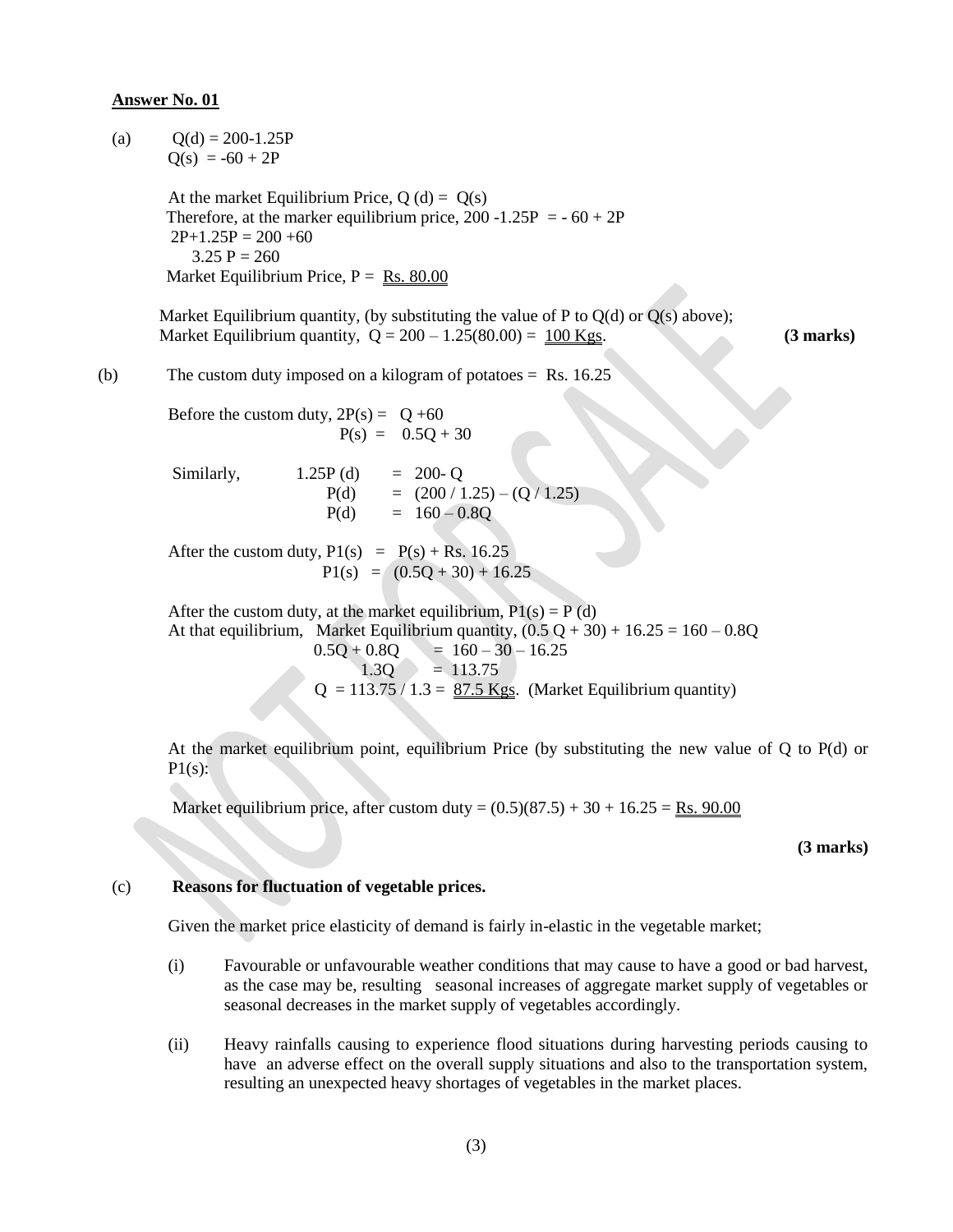- (iii) When certain vegetables fetch good prices in the market, farmers are generally tempted to take individual decisions to go for such vegetables over some other crops at the next season, resulting an increased supply in certain vegetables in the market places over the other vegetables.
- (iv) Pests and diseases that affect the cultivation.
- (v) Perishable nature of the vegetable produce and the inherent time gap prevailing between the '**production decision making'** and the '**actual production being supplied'** to the market places.

(3 marks)

(d) (i) **Price Mechanism** – The price mechanism refers to the manner in which the market prices of goods and services are determined through the interaction of two market forces, namely, the 'Demand' and 'Supply' or in other words, the two parties, 'Buyers' and 'Sellers / Suppliers'.

#### (ii) **Advantages of Price Mechanism.**

- a. Efficiently allocates resources to produce the right amount of the right kind of products. i.e. DEMANDERS GET THE MOST FOR THEIR MONEY AND SUPPLIERS
- GET A GOOD PRICE FOR THEIR PRODUCT. b. The price mechanism leads to consumer sovereignty, as the consumer needs and
- preferences would directly make an impact on the market demand and thereby he plays a key role in the determination of the product, its quality, prices etc.
- c. The market gives producers an incentive to produce goods that consumers want.
- d. The market provides an incentive to acquire useful skills.
- e. The price system encourages producers and consumers to conserve scarce resources.
- f. The competition pushes businesses to be efficient: keeping costs down and production high.

#### (iii) **Disadvantages of Price Mechanism.**

- a. Some goods would not be produced at all. These goods are usually called public goods. If the price mechanism is allowed to allocate resources, producers will have no incentive to offer a service such as public goods.
- b. Some goods would be under-produced. Services such as education and health care are usually classified as merit goods. If the price mechanism was used to determine whether or not these services should be offered, then there would not be a lot of people who would be able to afford for such services. However, that does not indicate that it is still not desired by many people.

However, only those who can afford the cost of the service will receive it. The good ends up being under-produced.

c. Resources would be less equally distributed. Since only those who are able to earn sufficient income will be able to afford for the goods produced and therefore, those who get sufficient income will always end up having substantially more than those with lesser purchasing power.

> **(3 marks) (Total 12 marks)**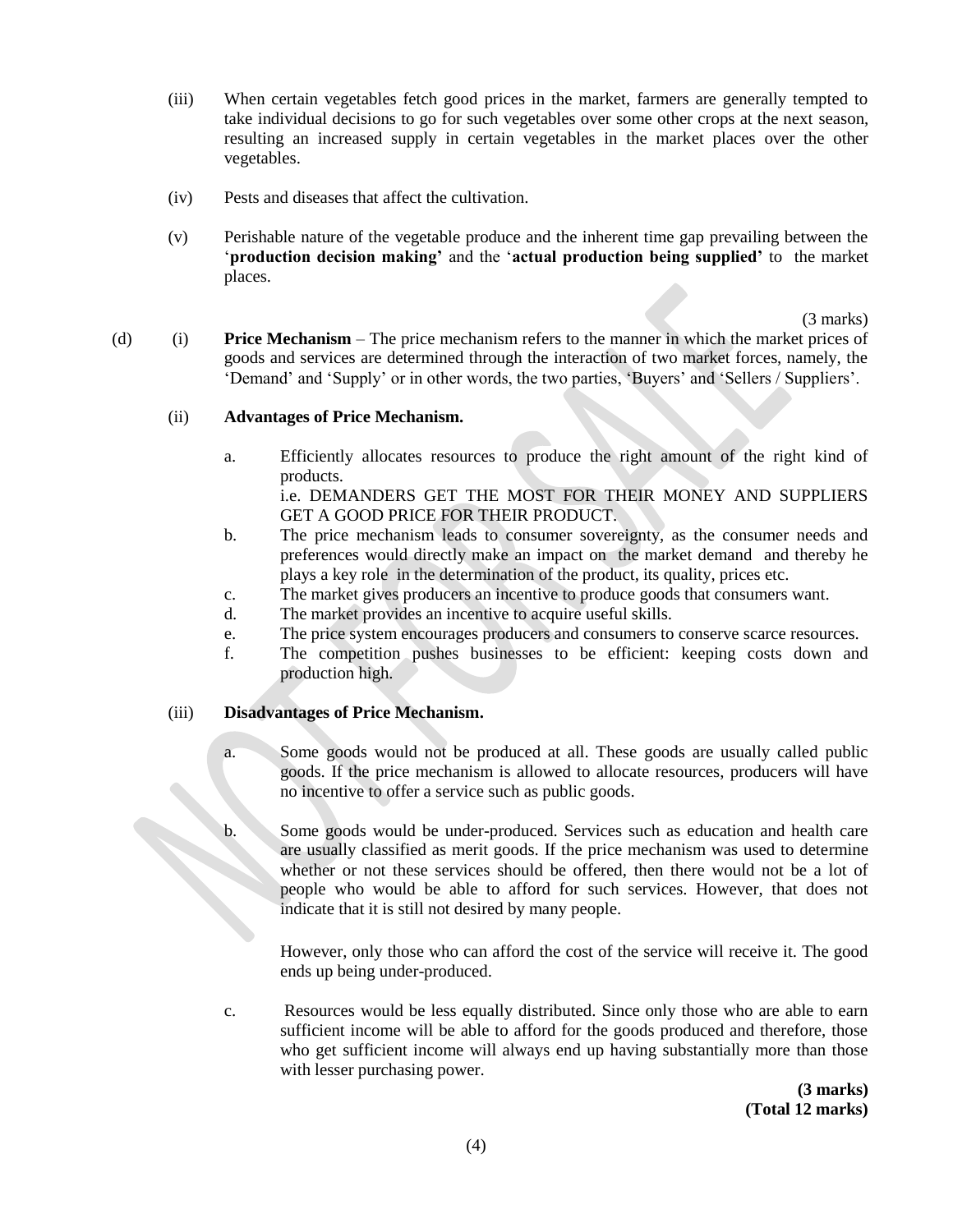#### **Answer No. 02**

(a) Given below is a diagram depicting three levels of utility (satisfaction) for a consumer faced with various combinations of goods from Good 'A' and 'Good 'B'.



Accordingly, U1, U2 and U3 are depicting different utility (satisfaction) levels and therefore, the utility (satisfaction) the consumer gets with any combination of goods from 'A' and 'B' at any point over the Indifference curve U3 is very much higher than the satisfaction he gets with any combination of goods from A and B at any point over the Indifference curve U1 or U2. In other words, the satisfaction levels he gets at various combinations of goods from A and B at any point over the three curves could be ranked as follows;

Satisfaction level he gains with any combination of A and B at any point of  $U3 > U2 > U1$ .

Therefore, if two indifference curves intersect each other that would denote that the satisfaction levels of any combination of goods at any point over the two curves are equal to each other. According to the aforementioned ranking, it would be impossible to happen.

#### **(3 marks)**

(b) Indifference curves depict different levels of satisfaction that any consumer would get, if the two goods considered are made available to him for his consumption, in different combinations. Therefore, the said levels of satisfaction would only be gained by him depending on his ability to pay for the two goods considered, at the given market prices. Therefore, the actual consumption would be determined on the basis of the '**budget**' he could set apart for the purchase of the two goods considered. Accordingly, the '**budget**' is the main '**limiting factor'** in this exercise. Therefore, it is called as the '**Budget Constraint'.** 

If the prices of the two goods considered, namely, A and B are Rs.  $5/=$  and Rs.  $10/=$  respectively and the total budget available is Rs.  $100/$ , the consumer would be constrained in acquiring the two goods by his budget of Rs. 100/=. Therefore, he would never be able to acquire any combination of goods from A and B going beyond the said budget constraint.

For example, the combination from two goods, say,  $10A + 10B$  could not be reached by him, as it needs to have a budget of Rs. 150/=. Therefore, in order to determine the actual consumption pattern, it is essential to consider the size of the budget available or the '**Budget constraint'**.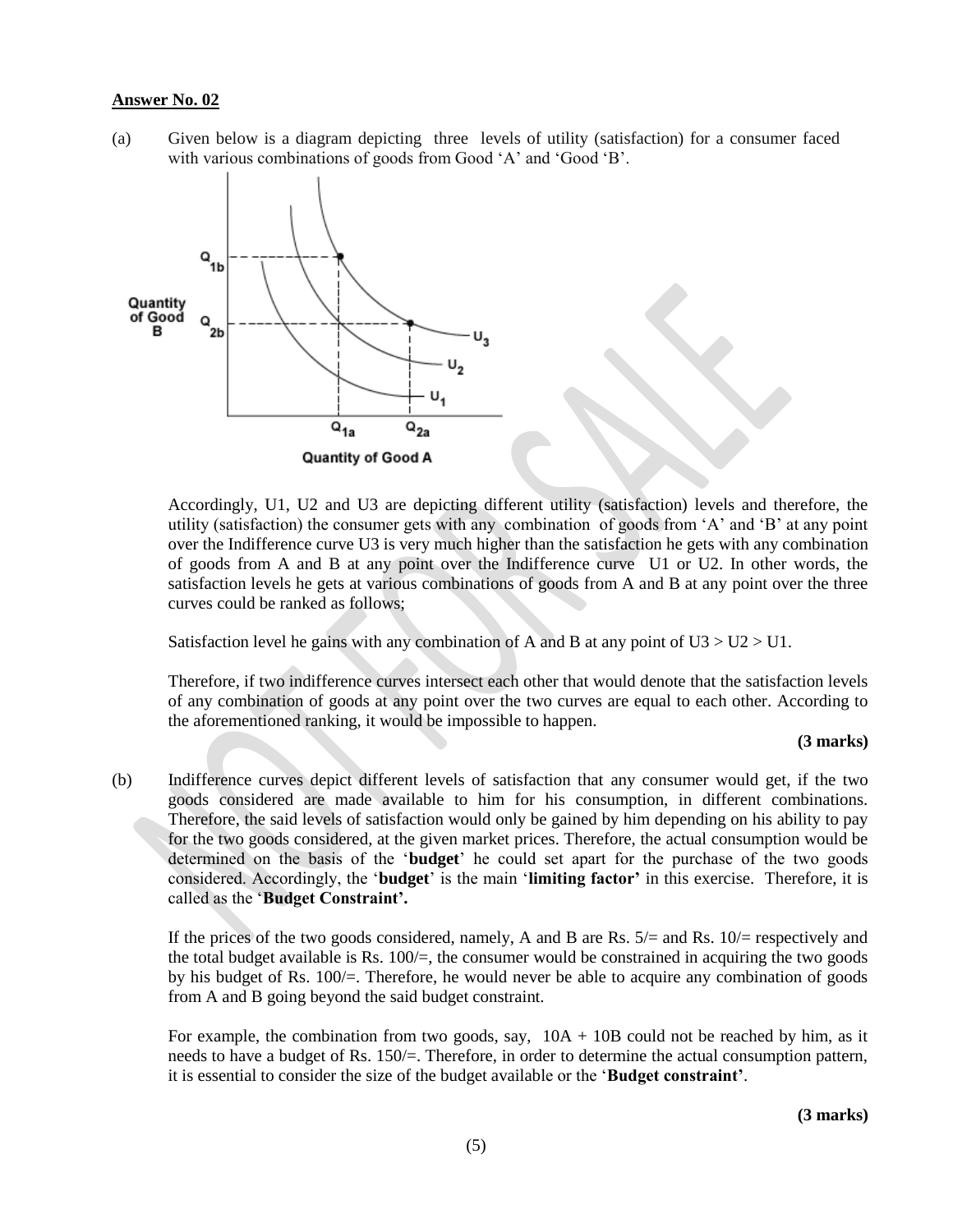(c) **The budget constraint** could be depicted in a diagram showing a set of indifferent curves by introducing the '**Budget Line'**. The budget line gives all the possible combinations of the two goods that could be purchased under the prevailing market prices, with the available budget.

Once it is drawn in a diagram, it is shown as a straight line. At the point where this straight line touches any indifference curve, the best possible combination of goods from the two products considered is determined. Therefore, it is the equilibrium point, as the situation would remain unchanged until any change takes place either in the prices of the two goods and / or in the budget available. Therefore, that point where the budget line touches a particular indifference curve would give the best possible consumption level from the two goods for the consumer.

As the level of income of the consumer increases or in other words, the available budget gets increased, the budget line drawn in the diagram would shift to the right and touch a different indifference curve giving higher satisfaction level than the satisfaction level he had gained prior to the increase of his income.

This situation is illustrated in the following diagram. Where, Budget Line No.1 represents a budget of Rs. 100/= Budget Line No.2 represents a budget of Rs. 120/= Budget Line No.3 represents a budget of Rs. 140/=





Budget line 3

#### (where U denotes utility curve and E denotes equilibrium point) **(3 marks)**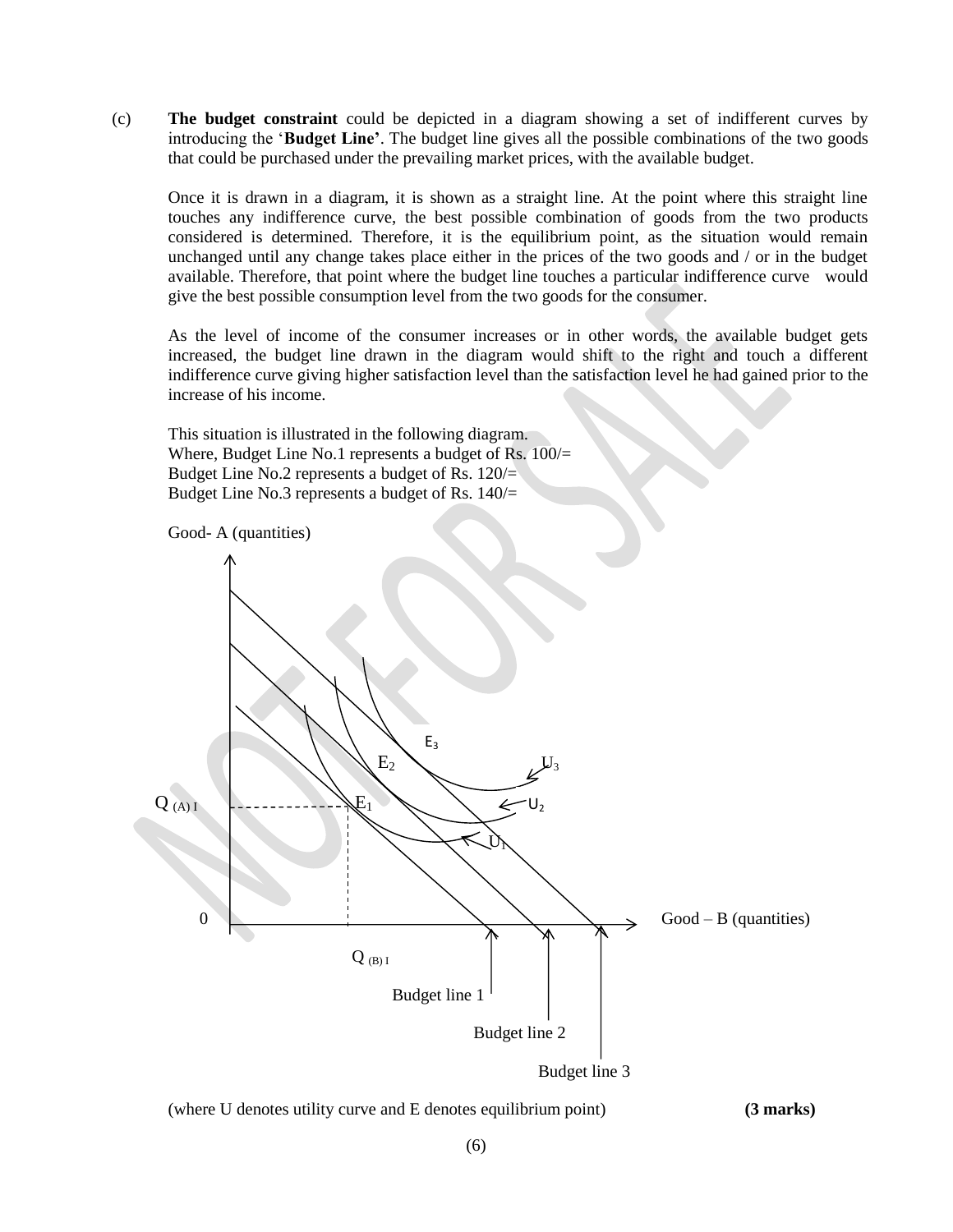#### (d) (i) **Cross elasticity of Demand**.

In economics, the cross elasticity of demand or **cross-price elasticity of demand** (**CPED**) measures the '**responsiveness of the demand for a good'** to a '**change in the price of another good**'. It is measured as the percentage change in demand for the first good that occurs in response to a percentage change in price of the second good. For example, if, in response to a 10% increase in the price of wheat flour, the demand (quantity) of rice, as a close substitute, increased by 15%, the cross elasticity of demand would be:  $(15\% / 10\%)$  $+1.5.$ 

A positive cross elasticity denotes that the two products are substitutes, while a negative cross elasticity denotes that the two products are complementary products. Unrelated products have a **zero cross elasticity,** for example, the effect of changes in bus fares on the market demand for rice.

#### (ii) **The importance of the concept of CPED in economic analysis**.

If a business can accurately estimate cross elasticity of demand, then it can evaluate the impact of the pricing strategies of their rivals on their products. Similarly, that information could be used in formulating pricing strategies of complementary products. For example, a firm can formulate pricing strategies, if they have complementary products, in order to increase sales and improve profitability by analyzing the cross elasticity of demand for the relevant products.

It is also useful for government to study the impact of indirect taxes on the complementary and substitute products. For example if government, say, introduces an indirect tax on tobacco, then it can study the price changes on complementary and substitute products and therefore evaluate the effectiveness of indirect taxes to curb tobacco products and reduce health problems.

In addition, it is also useful to classify products in to substitutes and complimentary products so that it can be studied separately.

> **(3 marks) (Total 12 marks)**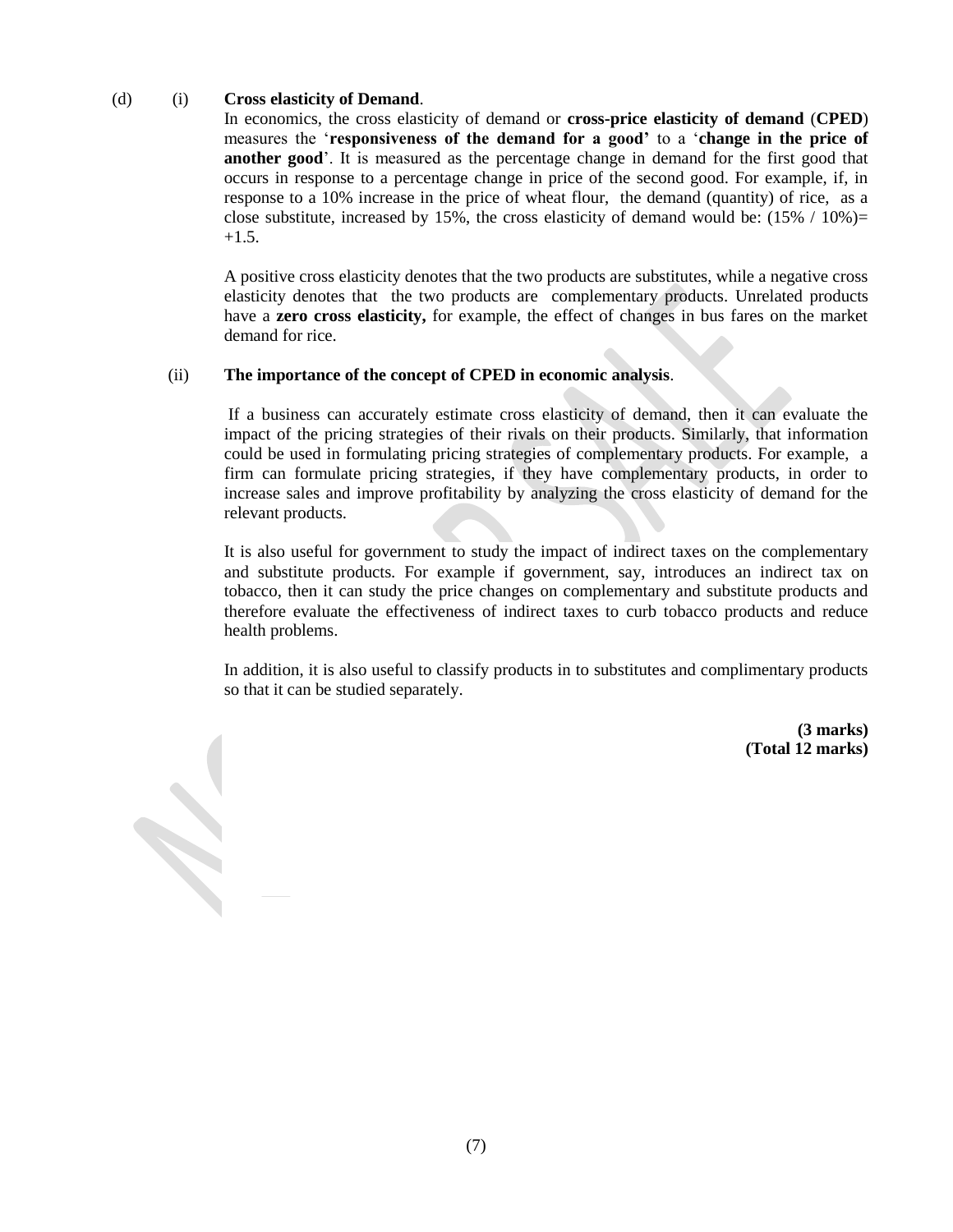#### **Answer No. 03**

(a)

| <b>Perfect Competition.</b>                                    |                                                        |                | Monopolistic competition.                             |  |
|----------------------------------------------------------------|--------------------------------------------------------|----------------|-------------------------------------------------------|--|
| The two market situations have the following similarities.     |                                                        |                |                                                       |  |
| 1                                                              | The number of firms is huge.                           | $\mathbf{1}$   | The number of firms is huge.                          |  |
| $\mathbf{2}$                                                   | The freedom of entry and exit of firms is there.       | $\overline{2}$ | The freedom of entry and exit of firms is there.      |  |
| 3                                                              | Firms compete with each other.                         | $\overline{3}$ | Firms compete with each other.                        |  |
| $\overline{4}$                                                 | The breakeven point is established where marginal      | $\overline{4}$ | The breakeven point is established where marginal     |  |
|                                                                | cost and marginal revenue are equated.                 |                | cost and marginal revenue are equated.                |  |
| 5                                                              | Firms can earn super normal or abnormal profits        | 5              | Firms can earn super normal or abnormal profits and   |  |
|                                                                | and can also incur short run loses. Whereas in the     |                | can also incur short run loses. Whereas in the long   |  |
|                                                                | long run, firms earn only normal profits               |                | run, firms earn only normal profits.                  |  |
| The two market situations have the following dis-similarities. |                                                        |                |                                                       |  |
| $\mathbf{1}$                                                   | Each firm produces and sells a standardized            | 1              | There is product disparity under monopolistic         |  |
|                                                                | product, so that no buyer has any likings for the      |                | competition. The commodities may be similar or more   |  |
|                                                                | commodity of any individual seller over others.        |                | likely to each other however they are not identical.  |  |
|                                                                |                                                        |                | They are close substitutes.                           |  |
| 2                                                              | price is determined by the influences of demand and    | $\overline{2}$ | Every firm has its own price policy under             |  |
|                                                                | supply for the entire industry. Every firm has to sell |                | monopolistic competition. It cannot control more than |  |
|                                                                | its product at that price.                             |                | a diminutive segment in the market.                   |  |
|                                                                |                                                        |                |                                                       |  |
|                                                                | Thus every firm is a price taker and quantity          |                |                                                       |  |
|                                                                | adjuster.                                              |                |                                                       |  |
| $\overline{3}$                                                 | Graphically, the demand curve of a firm is perfectly   | $\overline{3}$ | The demand curve of a firm is elastic and downward    |  |
|                                                                | elastic under perfect competition and the marginal     |                | inclining under monopolistic competition and its      |  |
|                                                                | revenue MR curve coincides with it.                    |                | corresponding MR curve lies below it.                 |  |
| $\overline{4}$                                                 | At the equilibrium under perfect competition $MC =$    | $\overline{4}$ | Since the AR curve inclines downward to the left, the |  |
|                                                                | MR, price also equals them since price $AR = MR$ .     |                | MR curve is below it under monopolistic competition.  |  |
|                                                                |                                                        |                | So price, $AR > MR = MC$                              |  |
| 5                                                              | There is no problem with regards to selling under      | $\overline{5}$ | The product is diversified and selling costs are      |  |
|                                                                | perfect competition since products are standardized    |                | obligatory to promote sales. They are incurred to     |  |
|                                                                | and hence no selling costs. The firm can sell the      |                | influence a purchaser to buy one commodity in choice  |  |
|                                                                | ruling market price any quantity of its product.       |                | to other.                                             |  |
| 6                                                              | The output of the firm under perfect competition is    | 6              | The output of the firm under monopolistic             |  |
|                                                                | higher and the price is lower than under               |                | competition is lesser and price is higher than under  |  |
|                                                                | monopolistic competition.                              |                | perfect competition.                                  |  |

#### **(6 marks)**

#### (b) **Price Discrimination**.

Price discrimination is a **pricing strategy** that charges customers **different prices for the same product or service.** In pure price discrimination, the seller will charge each customer the maximum price that he or she is willing to pay.

#### **Conditions under which Price discrimination can be successfully practiced.**

Price discrimination is possible under imperfect competition. The extent of price discrimination practice depends upon the degree of imperfections in the market. That is why, price discrimination is more likely to occur, when there is monopoly of the product by a single firm or when there is agreement among the various firms selling the same product or service.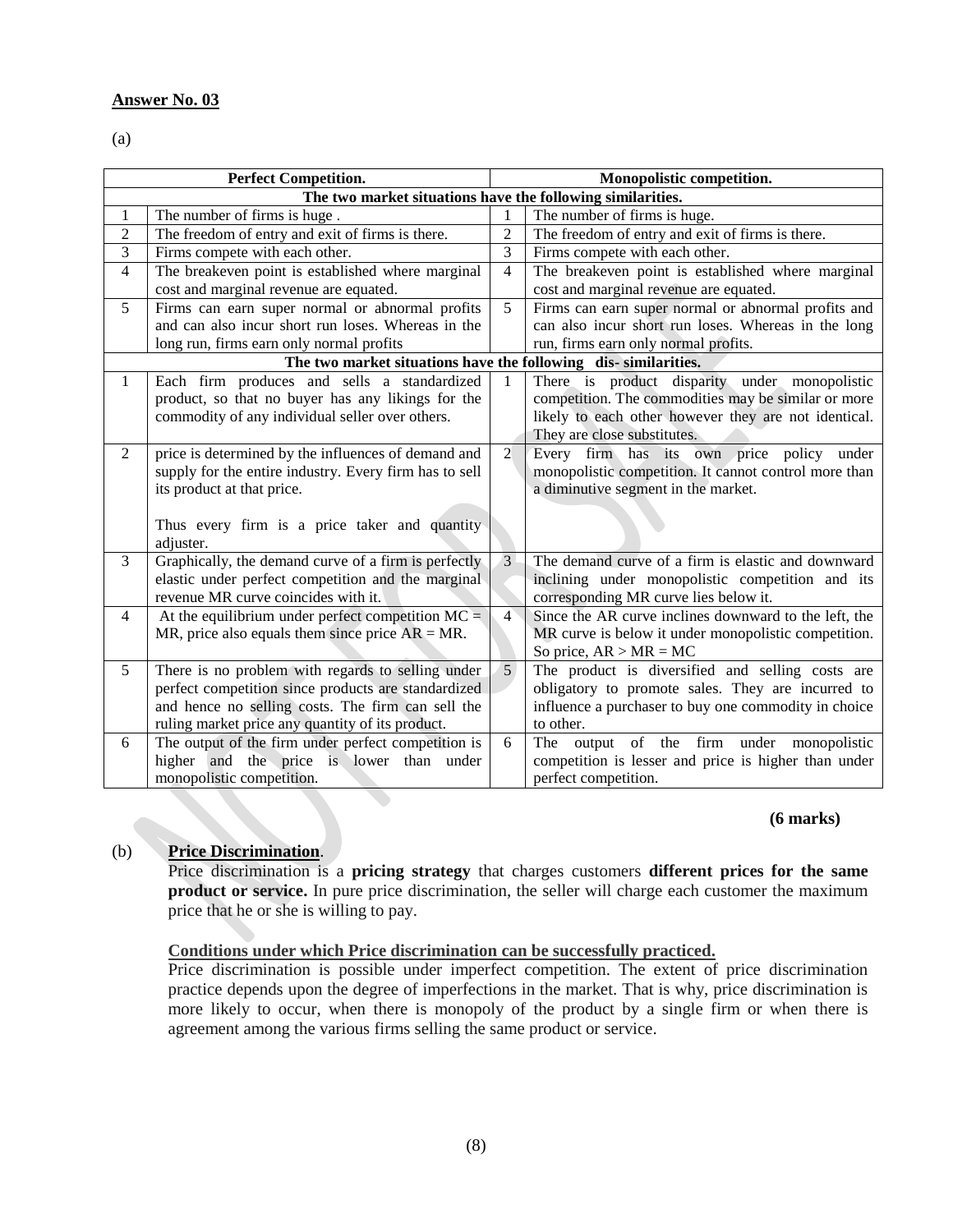#### i. **There must be Monopoly Power.**

For price discrimination to be possible and successful, the producer must control the supply and distribution of the commodity. This is to ensure that the commodity cannot possibly be obtained elsewhere in the same market. If consumers can get the commodity elsewhere, the discrimination cannot be successful.

#### ii. **No possibility of re-sale**.

It should not be possible for those buying at lower prices to resell to those buying at higher price. If this were the case, those group of buyers at which the discrimination is targeted would get the commodity from those buying at lower prices. This condition is particularly applicable to those services which must be consumed on the spot rather than goods that can be resold. For example, medical services provided by doctors in private practice.

#### iii. **There must be no leakage of information between the markets.**

For price discrimination to be successful, information must not be leaked to those buying at higher prices that others are buying the same commodity at lower prices. If this should be the case, the consumer paying a higher price would buy the commodity through those paying lower prices or he may refuse to buy the commodity altogether.

#### iv. **The markets must be separated.**

The markets need to be separated mainly, by differences in income. This would enable the monopolist to sell the same commodity at different prices to consumers in the different markets. Markets can be possibly separated even in the same area so long as differences in income exist. For example expensive doctors in private practice frequently charge lower prices to less well-off patients but charge reasonably high prices to the very rich whose demand for the best medical care is very inelastic. A producer who has a domestic and foreign market can practice price discrimination by selling at different prices in the two markets, separated by distance.

#### v. **There must be different price elasticity of demand in the different markets.**

Price elasticity of demand in the markets into which the monopolist sells, must be different. i.e. the demand in one market is elastic and the demand in the other market could be comparatively less.

**(3 marks)**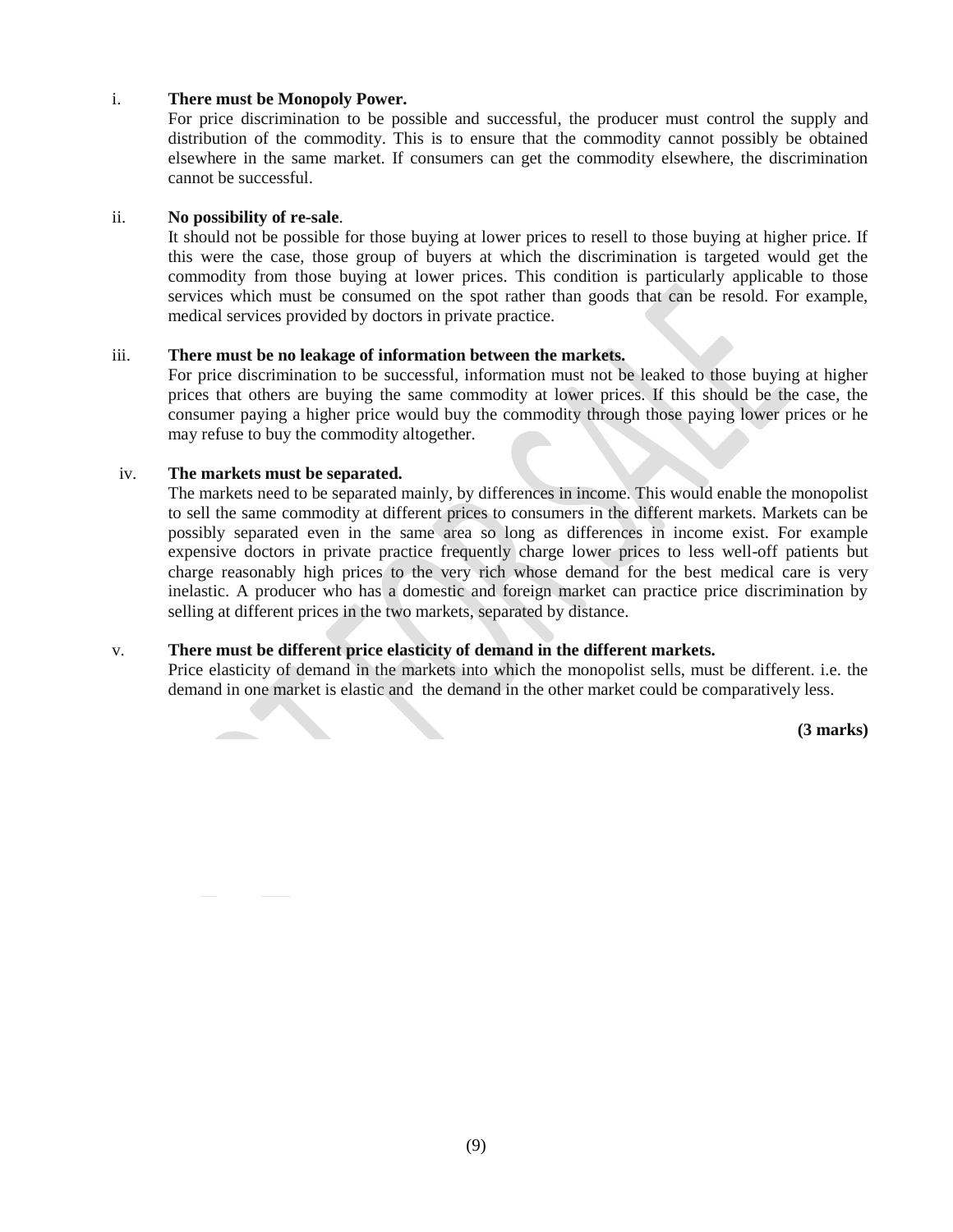#### (c). **Price discrimination and Consumer's surplus**.



Market without price discrimination. Two units sold at the same price.

Two units sold at two different prices.

**(3 marks) (Total 12 marks)**

#### **Answer No. 04**

- (a) Macroeconomic objectives are goals which the government aims to fulfil. These objectives ensure that the economy is in a healthy position. These objectives can be categorized into main two categories, namely,
	- (i) Growth related objectives. Example: **Economic growth.** By means of higher rate of economic growth the problem of unemployment can also be solved.
	- (ii) Stability related objectives. Example: Maintain external stability or exchange rate stability and internal stability or control inflation.

#### **(4 marks)**

- (b) i. Limit the public sector role to regulatory and supervisory role.
	- ii. Curtailing wasteful expenditure on unproductive activities and limiting welfare programs to the needy.
	- iii. Improve productivity through efficiency of the public sector.
	- iv. Encourage foreign direct investments (FDI) and public private partnership in major infrastructure development projects.

**(3 marks)**

- (c) Reduction of budget deficit could be achieved in two ways, namely, by reducing government expenditure and increasing the government revenue. By taking these measures, the following macro-economic objectives could be achieved.
	- (i) Due to the reduction of government borrowings, **the rate of increase in the total volume of public debt would come down**. If the reduction of government expenditure takes place in recurrent expenditure, some more resources could be diverted for capital expenditures.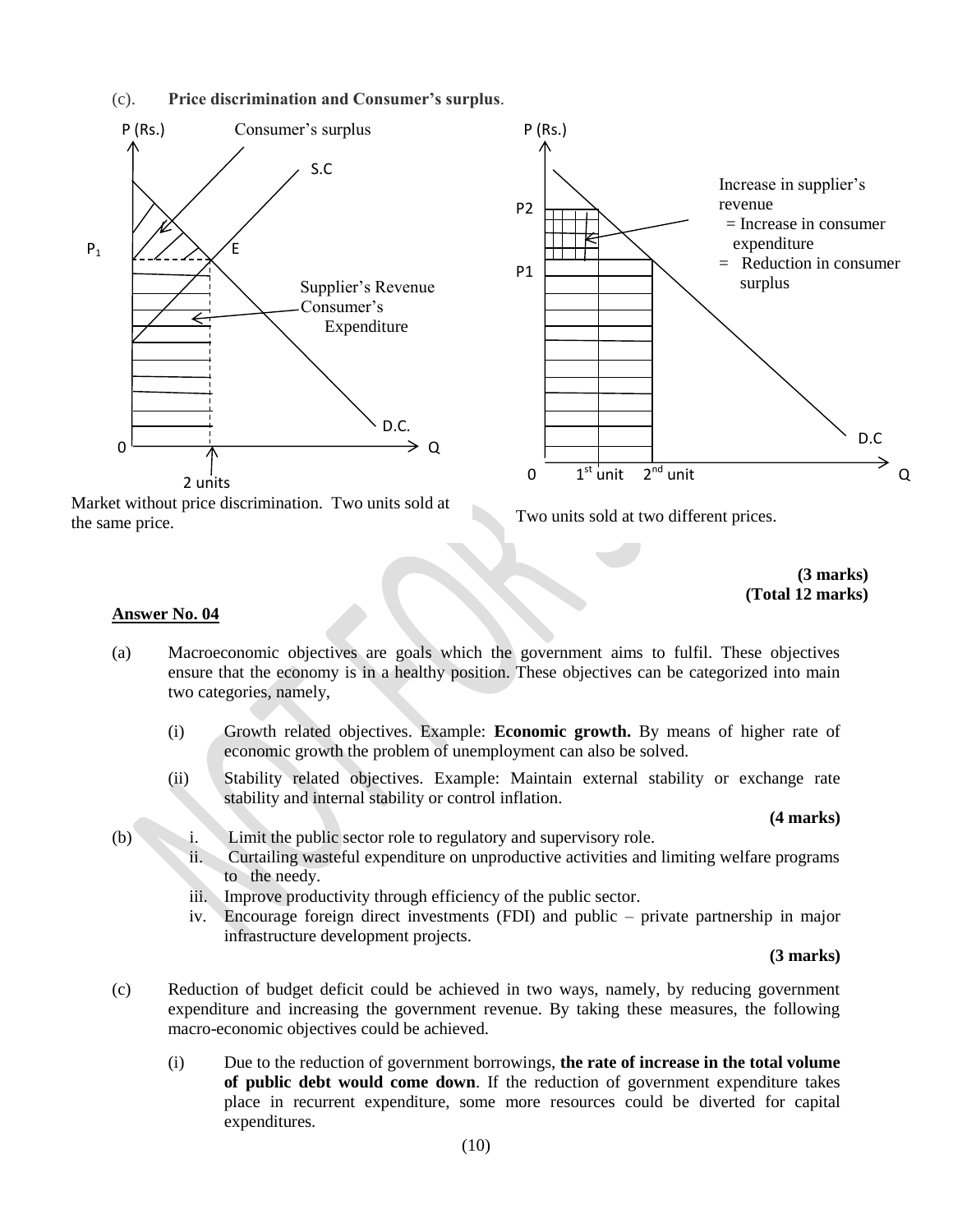- (ii) New revenue measures e.g. new taxes, and the curtailment of expenditure will result in the **reduction in the aggregate demand in the economy and as a result, inflation would come down.**
- (iii) Reduction in the aggregate demand will be reflected in the **reduction in the demand for imports** as well and due to the curtailment of inflation, (i.e. reduction in prices of goods produced) **demand for exports would go up** depending on the price elasticity of demand of goods exported. And as a result, the **balance of payment problem will be eased.**
- (iv) Borrowings made by the Government would come down due to the reduced budget deficit and as a result credit available in the economy could be made available for the private sector investments (i.e. reduction in the **crowding out effect**) and that situation in turn would help to create more employment opportunities, increase the availability of goods etc.
- (v) Due to the reduction in the government borrowings, pressure on the interest rates would come down and as a result, Treasury bill and Treasury bond rates also would come down, creating a situation to have a low interest regime.
- (vi) If the government is to impose **new direct taxes** for collecting more revenue or steps taken to eliminate tax evasion, level of the anomaly in the distribution of the income would be reduced to a certain extent.

**(3 marks)**

(d) Heavy losses sustained by certain public enterprises, namely, Ceylon Electricity Board, Ceylon Petroleum Corporation etc. (most of them are nationally important PEs meant to provide important utility services), would be a burden on the government budget and as a result, either the budget deficit would go up further or certain important capital expenditure projects will have to be abandoned or postponed, as available resources will have to be diverted to these enterprises for maintaining their uninterrupted services. These steps would no doubt bring about inflationary effects or would pave the way to slow down the economic development.

> **(2 Marks) (Total 12 Marks)**

#### **Answer No. 05**

(a) **Financial Institutions coming under the Financial System in the context given**.

- (i) Commercial Banks and
- (ii) Other specialized Banks.
- (iii) Finance Companies.
- (iv) Leasing Companies.

#### (b) (i) **Fixed Exchange Rate.**

A country's exchange rate regime under which the Government or Central Bank ties the official exchange rate to another country's currency. E.g. US Dollars. The purpose of a fixed exchange rate system is to maintain a country's currency value within a very narrow band. Also known as pegged exchange rate.

 **(3 marks)**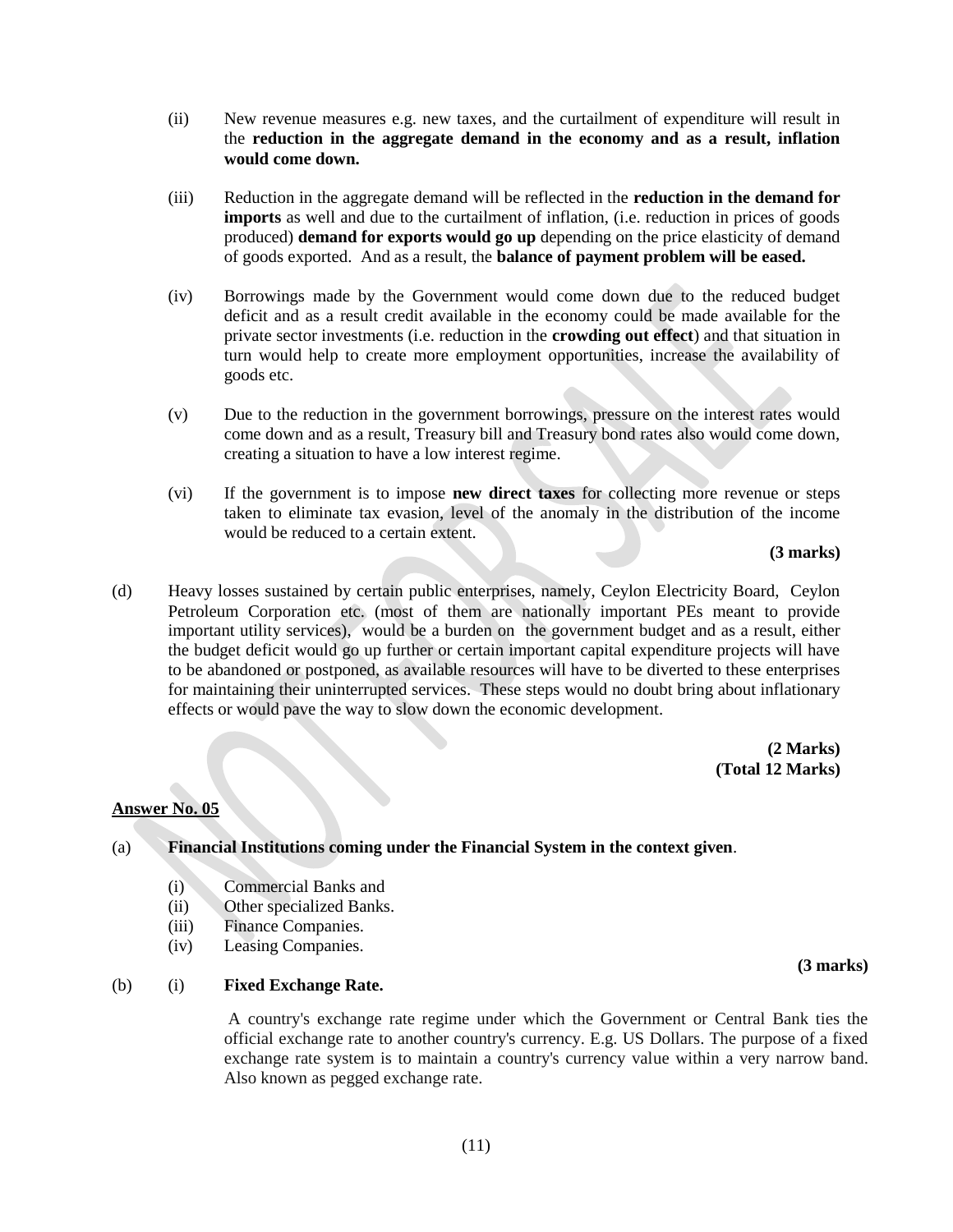#### (ii) **Floating Exchange Rate.**

A country's exchange rate regime where its value of currency is set by the foreign-exchange market through supply and demand for that particular currency relative to other currencies. Thus, floating exchange rates change freely and are determined by trading in the forex market.

#### **(2 marks)**

- (c) (i) **Capital markets** are financial markets for the buying and selling of long-term debt or equity -backed securities. These markets channel the wealth of savers to those who can put it to long-term productive use, such as companies or governments making long-term investments.
	- (ii). (a) Stocks (Shares).
		- (b) Debentures.
	- (c) Bonds. **(2 marks)**
- (d) **In a circular flow of income model,** the state of equilibrium is defined as a situation in which there is no tendency for the levels of income  $(Y)$  / expenditure  $(E)$  / output  $(O)$  to change, that is:  $Y = E =$ O. A modern monetary economy comprises a network of four sector economy, namely, i. **Household sector**, ii. **Firms or Producing sector**, iii. **Government sector** and iv. **Rest of the world sector**.

In a modern economy with that four sectors, in a circular flow of income model, there take place certain injections and withdrawals as well. A situation, where the **aggregate of injections equals the aggregate of withdrawals,** is considered as an equilibrium situation. In this model with four sectors, injections are Investments (**I**), Government Expenditure (**G**) and Exports (**X**). Withdrawals are Savings (**S**), Taxes (**T**) and Imports (**M**). When the aggregate of the injections equals aggregate of withdrawals, i.e. I+G+X = S+T+M, the said equilibrium point in the circular flow of income reaches.

**(3 marks) (Total 12 marks)**

#### **Answer No. 06**

- (a) i. High employee turnover.
	- ii. Absenteeism.
	- iii. Low output.
	- iv. Lack of punctuality.
	- v. Tardiness (go slow)
	- vi. Poor quality of work and waste.
	- vii. Poor inter-personnel relationships and conflicts.
	- viii. Industrial unrest / strikes. **(4 marks)**

#### (b)

- i. Physiological needs. E.g. The need for food, clothing, shelter and rest.
- ii. Safety needs. E.g. Personnel safety and job safety (job security).
- iii. Social needs. E.g. Need for companionship.
- iv. Esteem needs. E.g. Need for respect and recognition.
- v. Self-actualization. E.g. Sense of self fulfilment.

 **(4 marks)**

- (c)
- i. **Job enrichment** is defined as a way to motivate employees by **giving them more responsibilities and variety in their jobs**. It is an attempt **to motivate employees** by giving them the opportunity to **use the range of their abilities**. Job enrichment has been described as **'vertical loading'** or **vertical expansion** of a job. It introduces high level motivators into the work such as, job responsibility, recognition, learning, achievement and opportunity for growth**.**

**(2 marks)**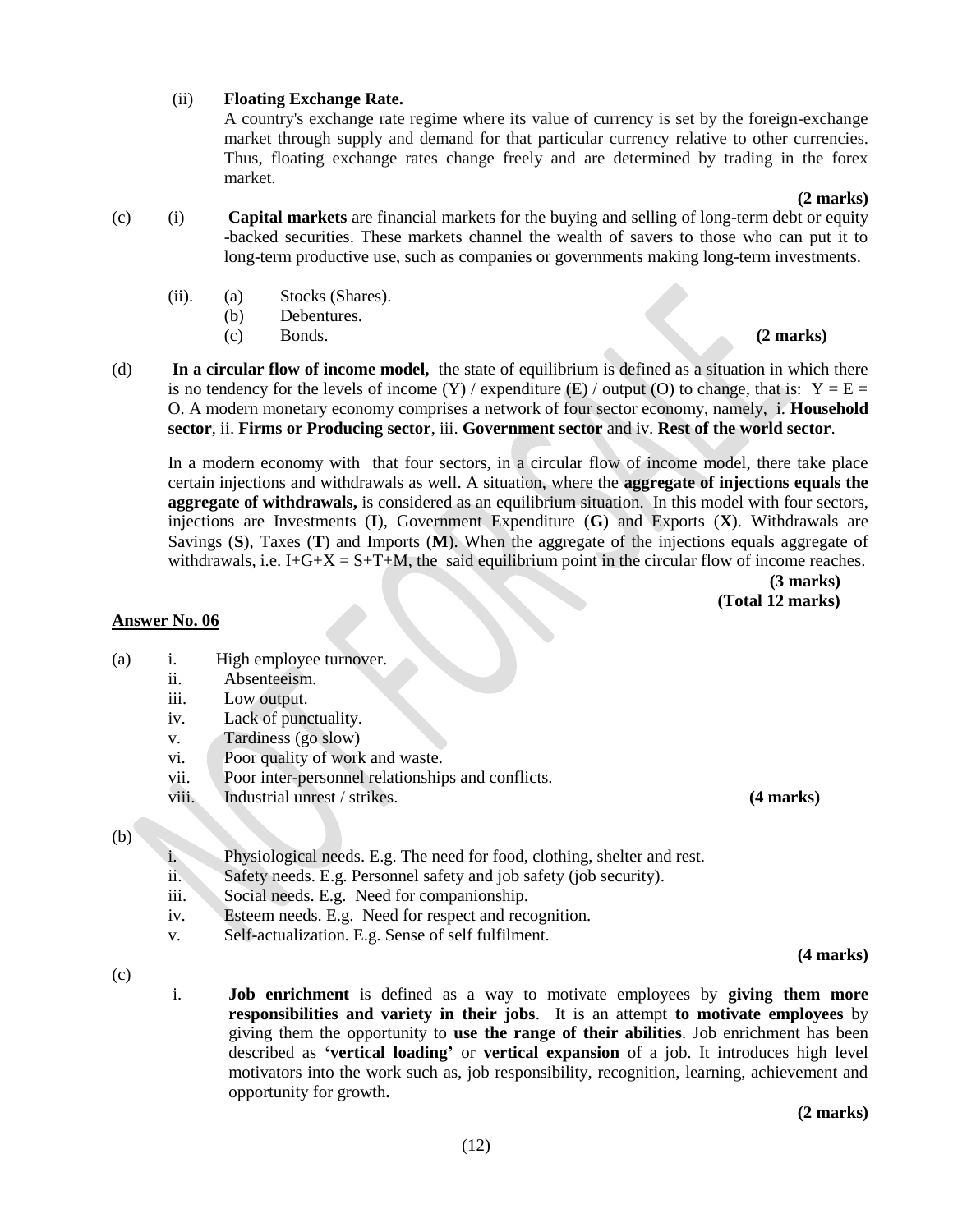**ii. Job enlargement** means increasing the scope of a job through extending the range of its job duties and responsibilities generally within the same level and periphery. Job enlargement has been described as **'Horizontal loading'** or **Horizontal expansion** of a job. This contradicts the principles of specialisation and the division of labour whereby work is divided into small units, each of which is performed repetitively by an individual worker and the responsibilities are always clear. With job enlargement, the employee rarely needs to acquire new skills to carry out the additional task, and the motivational benefits of job enrichment are not usually experienced. A typical approach might be to replace assembly lines with modular work; instead of an employee repeating the same step on each product, they perform several tasks on a single item. The continual enlargement of a job over time is also known as **'job creep**,' which can lead to an unmanageable workload.

> **(4 marks) (Total 12 marks)**

#### **Answer No. 07**

- (a) **Elements in a Strategic Control System.**
	- (i) **Determine what to control**. *What are the objectives the organization hopes to accomplish?*
	- (ii) **Set control standards**. *What are the targets and tolerances?*
	- (iii) **Measure performance**. *What are the actual standards?*
	- (iv) **Compare the performance with the standards**. *How well does the actual match the plan?*
	- (v) **Determine the reasons for the deviations**. *Are the deviations due to internal shortcomings or due to external changes beyond the control of the organization?*
	- (vi) **Take corrective action**. *Are corrections needed in internal activities to correct organizational shortcomings, or are changes needed in objectives due to external events?*

#### **(4 marks)**

- (b)
- (i) **Supervisory control** deals with behaviour of the supervisor in relation to his subordinates. Control is maintained through supervision of behaviour by someone in authority. The manager's primary function, in his capacity as a supervisor, is to observe another's behaviour (i.e. subordinates) giving direction, guidance and monitoring.
- (ii) In the supervisory control environment, there are mainly two parties, namely, the supervisor and subordinates. If the intended supervisory control to be effective, the supervisor needs to have greater knowledge and competence in the tasks performed, awareness, his physical presence, communication skills, and performance evaluation skills. On the other hand, for the exercise to be effective, it requires that the subordinates to recognize and accept this relationship. If the subordinates become more knowledgeable, the supervisory control tends to diminish.

**(4 marks)**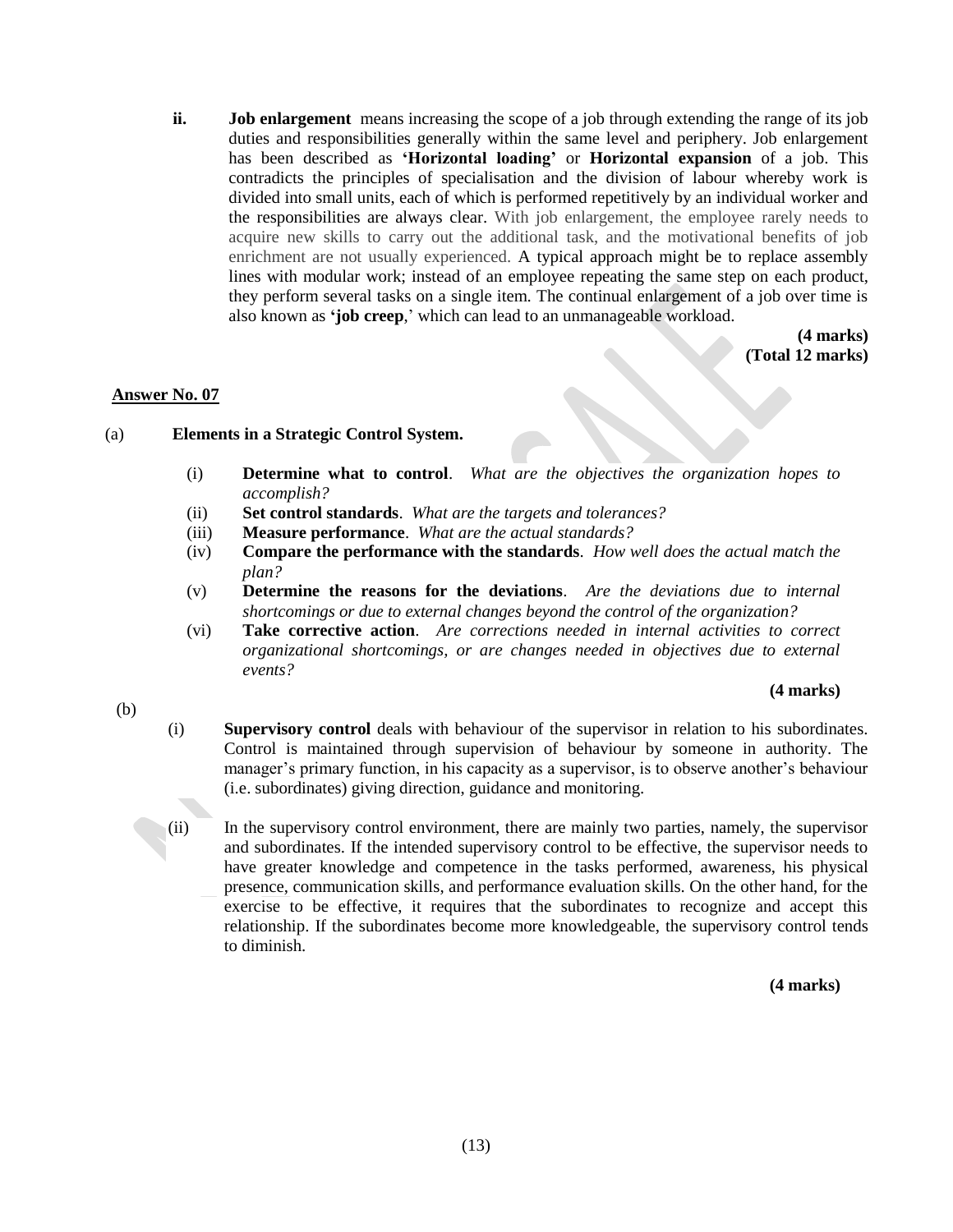#### (c) **Factors considered in designing a Control System.**

- (i) The degree of control that is physically possible.
- (ii) Cost / Benefit situation. The degree of control one can afford and be cost effective.
- (iii) The nature of the people employed for the task. Self-control rather than supervisory control is preferred when people employed are reliable and have reasons to support organizational goals, as people appreciate autonomy. Self-control contributes to personnel growth as well as job satisfaction.
- (iv) The impact of the control system. A control system can affect employee job satisfaction, morale, attitudes towards management, loyalty to the organization, etc.
- (v) Acceptance by the affected employees regarding the legitimacy of the control system. i.e. (i.) Degree of control, (ii.) Domain of control and (iii.) Manner of control.
- (vi) Goal congruence or match between the control system and the organization's goal priorities and values.

**(4 marks) (Total 12 marks)**